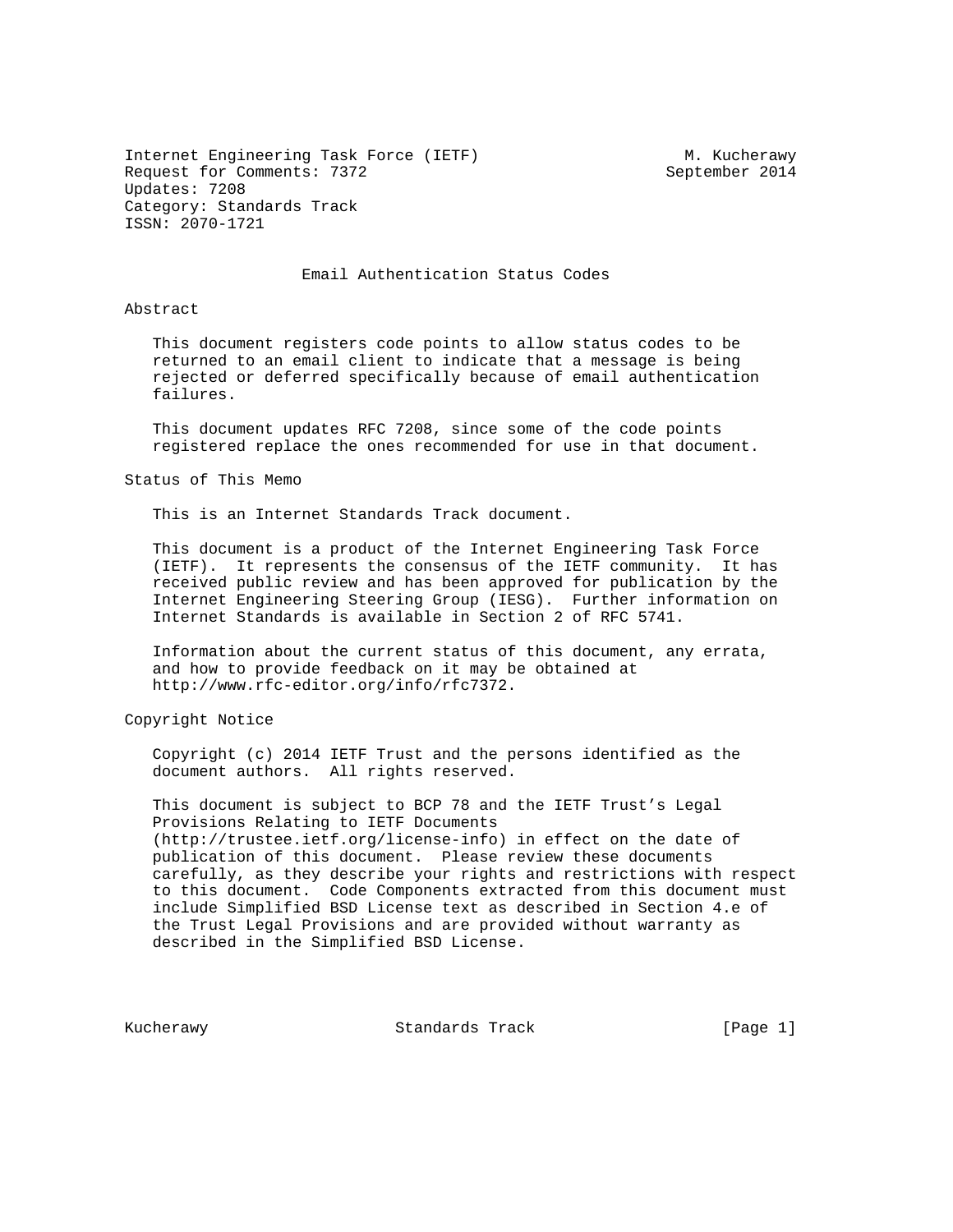Table of Contents

|  |     |                                               |  |  |  |  |  |  |  |  |  |  |  | $\overline{\mathbf{3}}$ |
|--|-----|-----------------------------------------------|--|--|--|--|--|--|--|--|--|--|--|-------------------------|
|  | 3 1 |                                               |  |  |  |  |  |  |  |  |  |  |  | $\overline{\mathbf{3}}$ |
|  |     |                                               |  |  |  |  |  |  |  |  |  |  |  | $\overline{4}$          |
|  |     | 3.3. Reverse DNS Failure Code 5               |  |  |  |  |  |  |  |  |  |  |  |                         |
|  |     | 3.4. Multiple Authentication Failures Code  5 |  |  |  |  |  |  |  |  |  |  |  |                         |
|  |     | General Considerations 5                      |  |  |  |  |  |  |  |  |  |  |  |                         |
|  |     |                                               |  |  |  |  |  |  |  |  |  |  |  | - 6                     |
|  |     |                                               |  |  |  |  |  |  |  |  |  |  |  | - 6                     |
|  |     |                                               |  |  |  |  |  |  |  |  |  |  |  |                         |
|  |     |                                               |  |  |  |  |  |  |  |  |  |  |  | 8                       |
|  |     |                                               |  |  |  |  |  |  |  |  |  |  |  |                         |

## 1. Introduction

 [RFC3463] introduced Enhanced Mail System Status Codes, and [RFC5248] created an IANA registry for these.

 [RFC6376] and [RFC7208] introduced, respectively, DomainKeys Identified Mail (DKIM) and Sender Policy Framework (SPF), two protocols for conducting message authentication. Another common email acceptance test is the reverse Domain Name System (DNS) check on an email client's IP address, as described in Section 3 of [RFC7001].

 The current set of enhanced status codes does not include any code for indicating that a message is being rejected or deferred due to local policy reasons related to any of these mechanisms. This is potentially useful information to agents that need more than rudimentary handling information about the reason a message was rejected on receipt. This document introduces enhanced status codes for reporting those cases to clients.

 Section 3.2 updates [RFC7208], as new enhanced status codes relevant to that specification are being registered and recommended for use.

2. Key Words

 The key words "MUST", "MUST NOT", "REQUIRED", "SHALL", "SHALL NOT", "SHOULD", "SHOULD NOT", "RECOMMENDED", "NOT RECOMMENDED", "MAY", and "OPTIONAL" in this document are to be interpreted as described in [RFC2119].

Kucherawy Standards Track [Page 2]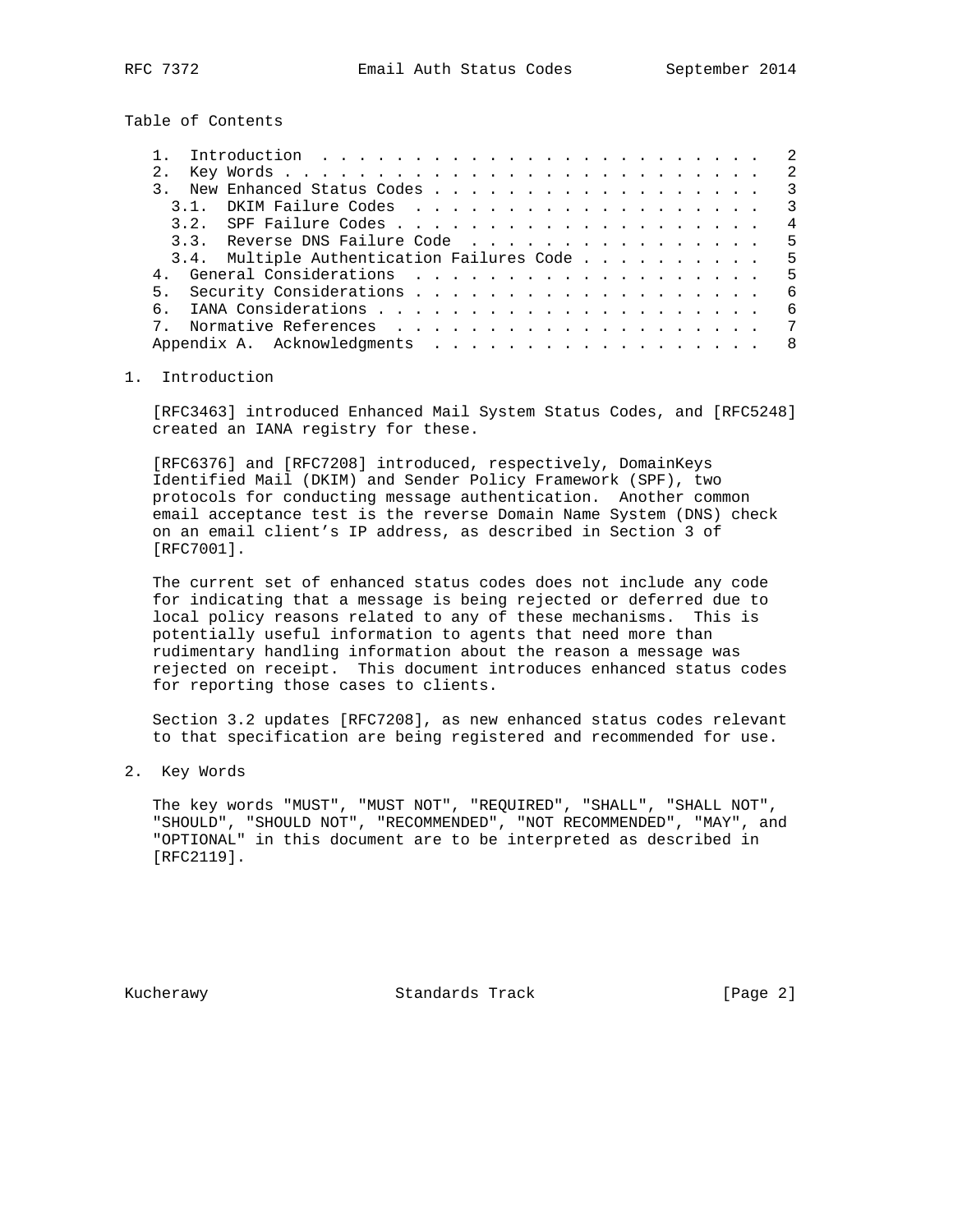3. New Enhanced Status Codes

 The new enhanced status codes are defined in the following subsections.

3.1. DKIM Failure Codes

 In the code point definitions below, the following definitions are used:

- passing: A signature is "passing" if the basic DKIM verification algorithm, as defined in [RFC6376], succeeds.
- acceptable: A signature is "acceptable" if it satisfies all locally defined requirements (if any) in addition to passing the basic DKIM verification algorithm (e.g., certain header fields are included in the signed content, no partial signatures, etc.).

| Code:                             | X.7.20                                                                                                                                                                             |  |  |  |  |  |  |  |
|-----------------------------------|------------------------------------------------------------------------------------------------------------------------------------------------------------------------------------|--|--|--|--|--|--|--|
|                                   | Sample Text: No passing DKIM signature found                                                                                                                                       |  |  |  |  |  |  |  |
| Associated basic status code: 550 |                                                                                                                                                                                    |  |  |  |  |  |  |  |
| Description:                      | This status code is returned when a message<br>did not contain any passing DKIM<br>signatures. (This violates the<br>advice of Section 6.1 of RFC 6376.)                           |  |  |  |  |  |  |  |
| Reference:                        | [RFC7372]; [RFC6376]                                                                                                                                                               |  |  |  |  |  |  |  |
| Submitter:                        | M. Kucherawy                                                                                                                                                                       |  |  |  |  |  |  |  |
| Change controller: IESG           |                                                                                                                                                                                    |  |  |  |  |  |  |  |
| Code:                             | X.7.21                                                                                                                                                                             |  |  |  |  |  |  |  |
|                                   | Sample Text: No acceptable DKIM signature found                                                                                                                                    |  |  |  |  |  |  |  |
| Associated basic status code: 550 |                                                                                                                                                                                    |  |  |  |  |  |  |  |
| Description:                      | This status code is returned when a message<br>contains one or more passing DKIM signatures,<br>but none are acceptable. (This violates the<br>advice of Section 6.1 of RFC 6376.) |  |  |  |  |  |  |  |
| Reference:                        | [RFC7372]; [RFC6376]                                                                                                                                                               |  |  |  |  |  |  |  |
| Submitter:                        | M. Kucherawy                                                                                                                                                                       |  |  |  |  |  |  |  |
| Change controller: IESG           |                                                                                                                                                                                    |  |  |  |  |  |  |  |

Kucherawy Standards Track [Page 3]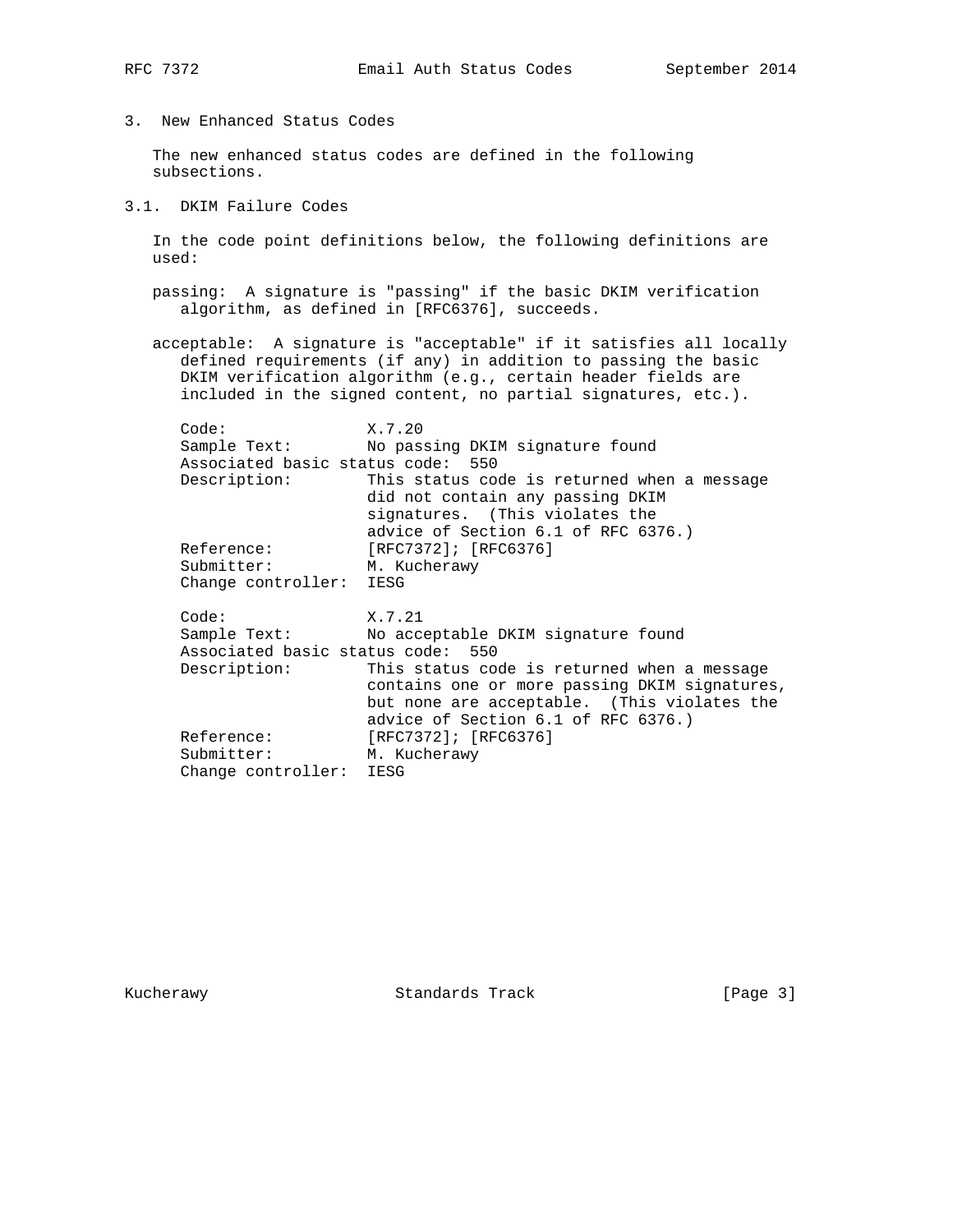Code: X.7.22 Sample Text: No valid author-matched DKIM signature found Associated basic status code: 550 Description: This status code is returned when a message contains one or more passing DKIM signatures, but none are acceptable because none have an identifier(s) that matches the author address(es) found in the From header field. This is a special case of X.7.21. (This violates the advice of Section 6.1 of RFC 6376.) Reference: [RFC7372]; [RFC6376] Submitter: M. Kucherawy Change controller: IESG 3.2. SPF Failure Codes Code: X.7.23<br>Sample Text: SPF val SPF validation failed Associated basic status code: 550 Description: This status code is returned when a message completed an SPF check that produced a "fail" result, contrary to local policy requirements. Used in place of 5.7.1, as described in Section 8.4 of RFC 7208. Reference: [RFC7372]; [RFC7208] Submitter: [REC/3/2]/ [REC/3/2] Change controller: IESG Code: X.7.24 Sample Text: SPF validation error Associated basic status code: 451/550 Description: This status code is returned when evaluation of SPF relative to an arriving message resulted in an error. Used in place of 4.4.3 or 5.5.2, as described in Sections 8.6 and 8.7 of RFC 7208. Reference: [RFC7372]; [RFC7208] Submitter: M. Kucherawy Change controller: IESG

Kucherawy Standards Track [Page 4]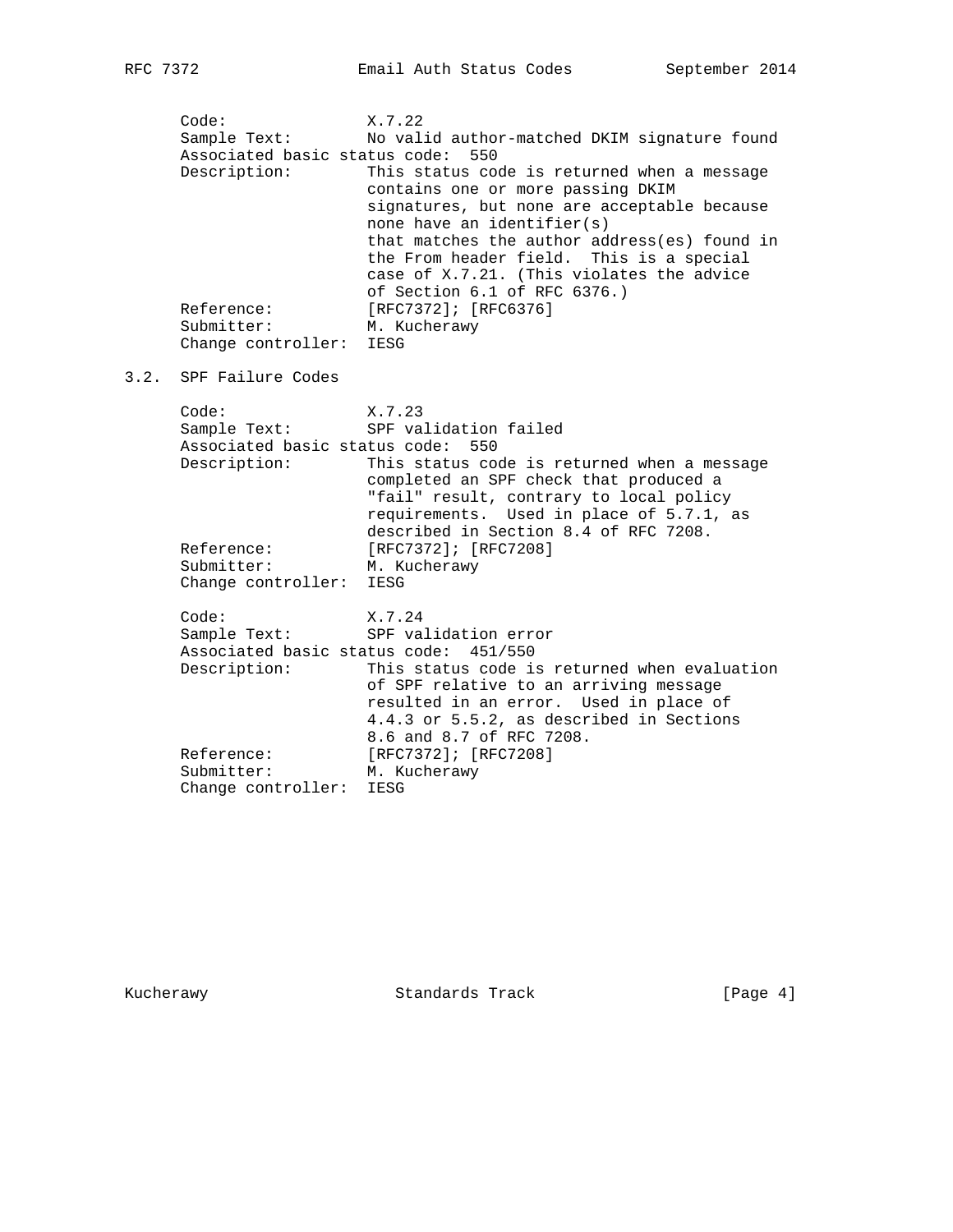# 3.3. Reverse DNS Failure Code

| Code:                             | X.7.25                                     |
|-----------------------------------|--------------------------------------------|
| Sample Text:                      | Reverse DNS validation failed              |
| Associated basic status code: 550 |                                            |
| Description:                      | This status code is returned when an SMTP  |
|                                   | client's IP address failed a reverse DNS   |
|                                   | validation check, contrary to local policy |
|                                   | requirements.                              |
| Reference:                        | [RFC7372]; Section 3 of [RFC7001]          |
| Submitter:                        | M. Kucherawy                               |
| Change controller: IESG           |                                            |

## 3.4. Multiple Authentication Failures Code

| Code:                             | X.7.26                                        |
|-----------------------------------|-----------------------------------------------|
| Sample Text:                      | Multiple authentication checks failed         |
| Associated basic status code: 550 |                                               |
| Description:                      | This status code is returned when a message   |
|                                   | failed more than one message authentication   |
|                                   | check, contrary to local policy requirements. |
|                                   | The particular mechanisms that failed are not |
|                                   | specified.                                    |
| Reference:                        | [RFC7372]                                     |
| Submitter:                        | M. Kucherawy                                  |
| Change controller:                | IESG                                          |

### 4. General Considerations

 By the nature of the Simple Mail Transfer Protocol (SMTP), only one enhanced status code can be returned for a given exchange between client and server. However, an operator might decide to defer or reject a message for a plurality of reasons. Clients receiving these codes need to consider that the failure reflected by one of these status codes might not reflect the only reason, or the most important reason, for non-acceptance of the message or command.

 It is important to note that Section 6.1 of [RFC6376] discourages special treatment of messages bearing no valid DKIM signature. There are some operators that disregard this advice, a few of which go so far as to require a valid Author Domain Signature (that is, one matching the domain(s) in the From header field) in order to accept the message. Moreover, some nascent technologies built atop SPF and DKIM depend on such authentications. This work does not endorse configurations that violate DKIM's recommendations but rather acknowledges that they do exist and merely seeks to provide for improved interoperability with such operators.

Kucherawy Standards Track [Page 5]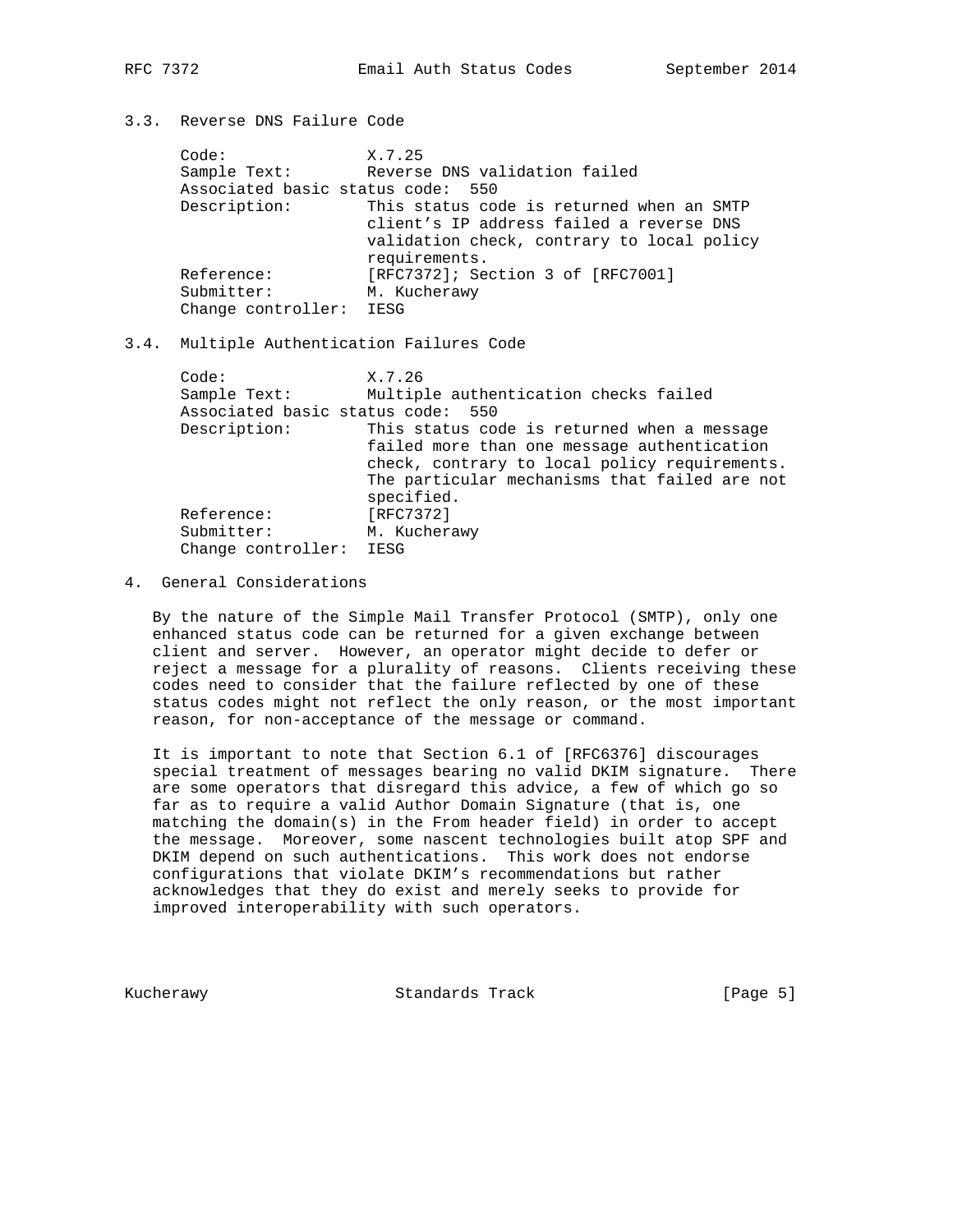A specific use case for these codes is mailing list software, which processes rejections in order to remove from the subscriber set those addresses that are no longer valid. There is a need in that case to distinguish authentication failures from indications that the recipient address is no longer valid.

 If a receiving server performs multiple authentication checks and more than one of them fails, thus warranting rejection of the message, the SMTP server SHOULD use the code that indicates multiple methods failed rather than only reporting the first one that failed. It may be the case that one method is always expected to fail; thus, returning that method's specific code is not information useful to the sending agent.

The reverse IP DNS check is defined in Section 3 of [RFC7001].

 Any message authentication or policy enforcement technologies developed in the future should also include registration of their own enhanced status codes so that this kind of specific reporting is available to operators that wish to use them.

5. Security Considerations

 Use of these codes reveals local policy with respect to email authentication, which can be useful information to actors attempting to deliver undesired mail. It should be noted that there is no specific obligation to use these codes; if an operator wishes not to reveal this aspect of local policy, it can continue using a generic result code such as 5.7.7, 5.7.1, or even 5.7.0.

6. IANA Considerations

 Registration of new enhanced status codes, for addition to the Enumerated Status Codes sub-registry of the SMTP Enhanced Status Codes Registry, can be found in Section 3.

Kucherawy Standards Track [Page 6]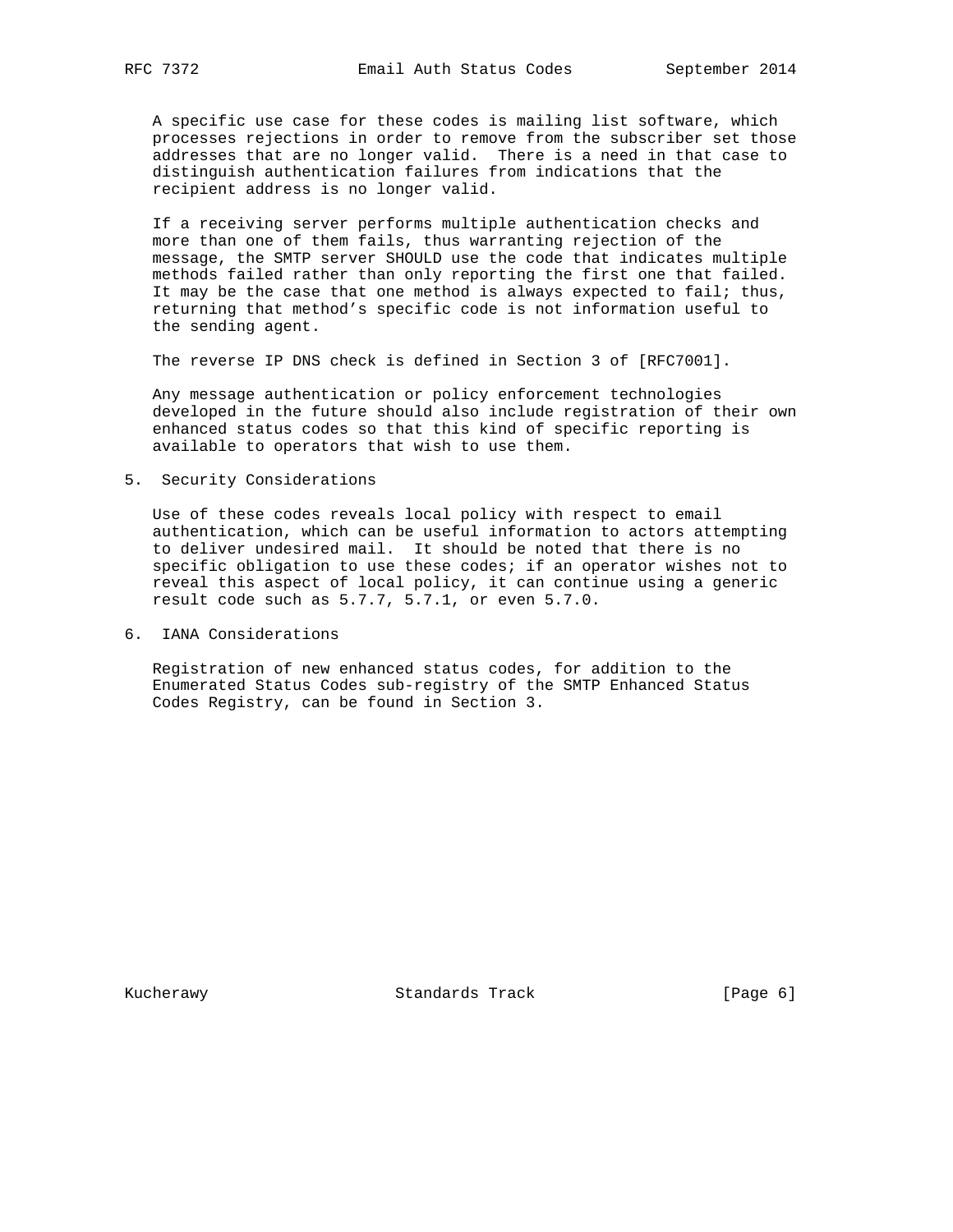# 7. Normative References

- [RFC2119] Bradner, S., "Key words for use in RFCs to Indicate Requirement Levels", BCP 14, RFC 2119, March 1997.
- [RFC3463] Vaudreuil, G., "Enhanced Mail System Status Codes", RFC 3463, January 2003.
- [RFC5248] Hansen, T. and J. Klensin, "A Registry for SMTP Enhanced Mail System Status Codes", BCP 138, RFC 5248, June 2008.
- [RFC6376] Crocker, D., Hansen, T., and M. Kucherawy, "DomainKeys Identified Mail (DKIM) Signatures", STD 76, RFC 6376, September 2011.
- [RFC7001] Kucherawy, M., "Message Header Field for Indicating Message Authentication Status", RFC 7001, September 2013.
- [RFC7208] Kitterman, S., "Sender Policy Framework (SPF) for Authorizing Use of Domains in Email, Version 1", RFC 7208, April 2014.

Kucherawy Standards Track [Page 7]